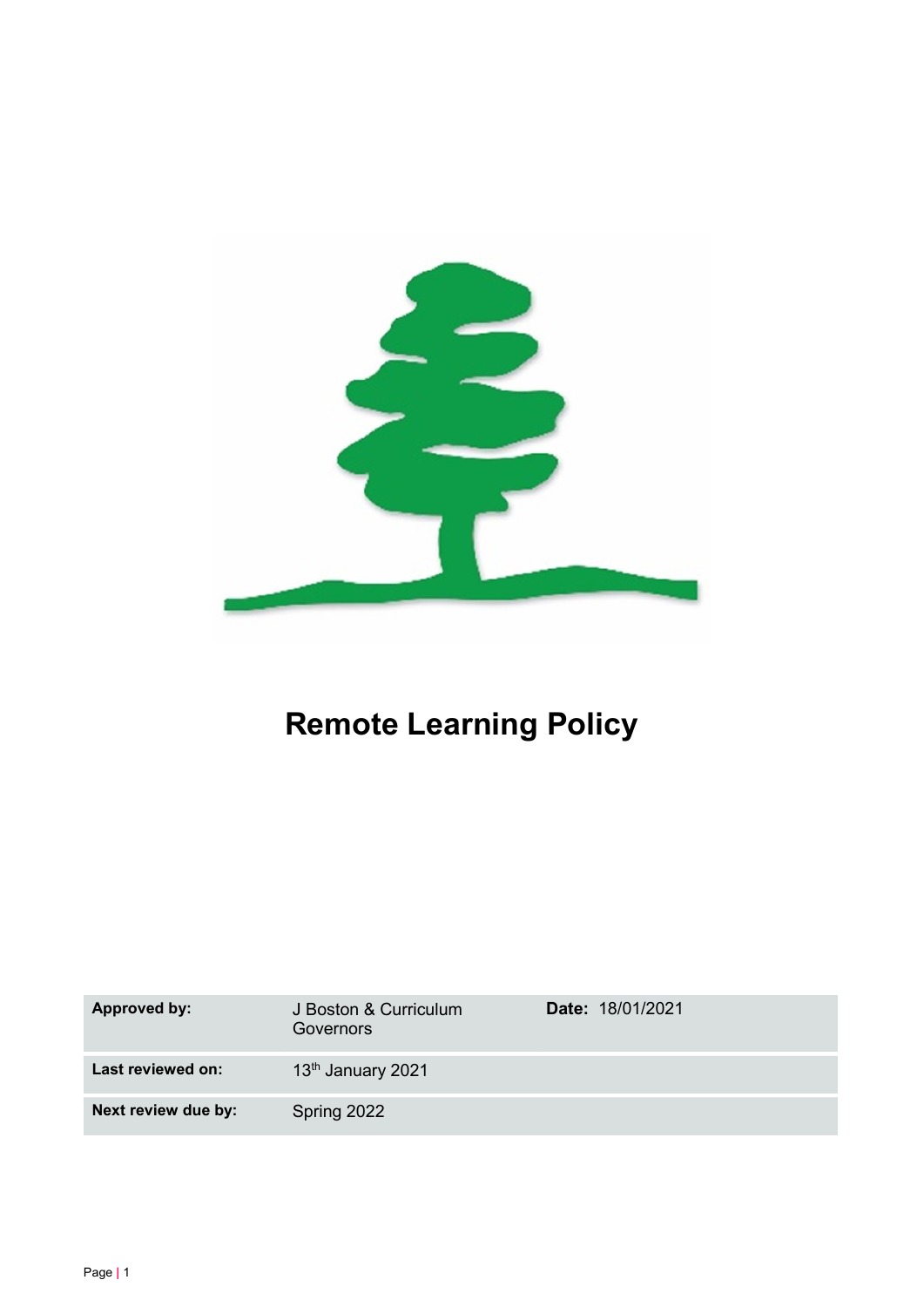# **Contents**

# 1. Aims

This remote learning policy for staff aims to:

- Ensure consistency in the approach to remote learning for pupils who aren't in school
- Set out expectations for all members of the school community with regards to remote learning
- Provide appropriate guidelines for data protection

# 2. Roles and responsibilities

## 2.1 Teachers

When providing remote learning, teachers must be available during their normal contracted hours of work. School operates between 8.40am and 3.15pm / 2pm on a Friday, in term time.

If they're unable to work for any reason during this time, for example due to sickness or caring for a dependent, they should report this using the normal absence procedure.

When providing remote learning, teachers are responsible for:

 $\geq$  Setting work –

For their own class and year group, if the work is appropriate. This is achieved collaboratively and through sharing planning for different areas of the curriculum.

The Government guidance recommends 3 hours for KS1 children per day and 4 hours for KS2.

The work will be a mix of live Teams lessons, recorded lessons on Teams, power points, links to other learning resources/ lessons such as the Oak Academy curriculum, CBBC for example. This should be a blended approach to allow all children to access the learning at a time which suits the family's needs.

Lessons where a teacher gives a presentation to the class/ year group can be recorded so that children can access it at any time, but live lessons containing children on screen in an interactive setting must not be recorded due to safeguarding issues.

A timetable of the work to be set is placed on Itslearning, ideally by the Friday before the following week, to enable parents to plan the learning at home around their work commitments.

Work should be uploaded onto Itslearning in the appropriate year group room with clear signposts for children to be able to find the work, if appropriate in the assignments part of the platform.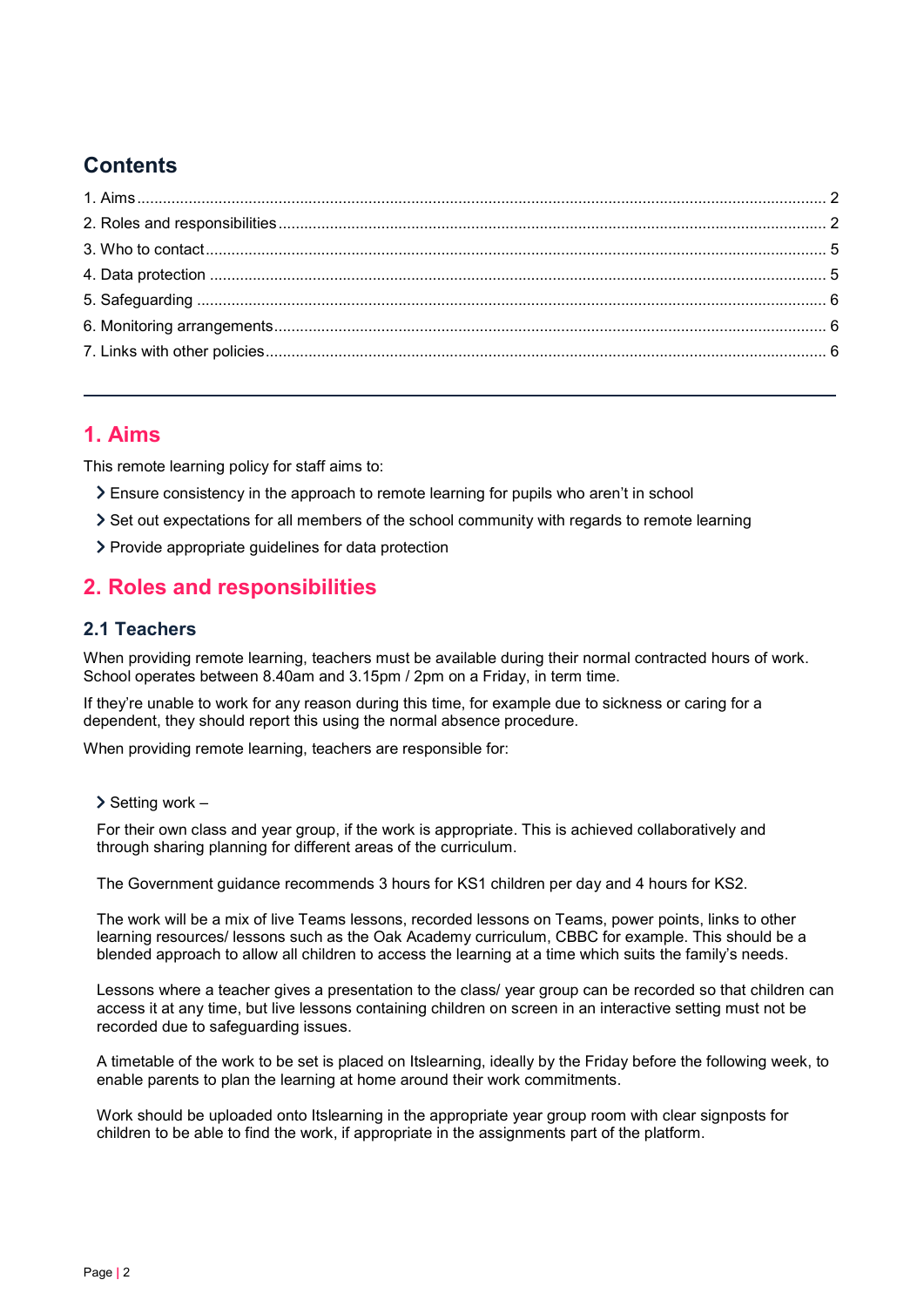Children will also be asked to work in the Home Learning Book and Maths no Problem / White Rose Books ( these will be collected from school if needed )

Children who cannot access the platform should be offered paper resource packs of learning on a weekly basis, to be either collected by the parents at school or delivered by staff in more difficult circumstances Where possible, devices should be offered on a loan basis to families, initially children with an EHCP, vulnerable children and children whose parents state that they do not have access to a device at home.

 Teachers will work together to plan the curriculum for both on-site and remote learners to ensure consistency. This will be though Teams meetings, emails or phone calls

 $\triangleright$  Providing feedback on work –

- $\circ$  Children will upload work completed onto Itslearning for the teachers to mark and provide feedback
- $\circ$  Children should expect to receive feedback on one piece of maths and one piece of English each week. Other forms of feedback will include comments from teachers and support staff during live lessons, feedback in drop-in sessions on Teams and feedback over the telephone from LSAs when working at home.
- $\circ$  Children need to complete the work set them in the allotted time given by the teacher, usually weekly
- $\triangleright$  Keeping in touch with pupils who aren't in school and their parents –
- Children who are not in school will be contacted weekly by a member of the year group team- either an LSA or a teacher who is working remotely. Any concerns will be logged onto CPOMS for SLT to action as necessary. Contact can be via phone call, live lessons, chats on ItsLearning, work feedback.
	- $\circ$  Children who are not in school but who are accessing regular remote learning, a member of the year group team will make a quick call to them once a week to check on their well-being and other factors that may not be obvious on a Teams meet.
	- $\circ$  Parents should not expect to have emails answered outside of teachers' normal working hours. Teachers who are working remotely will pick up emails for their year group team who are working in school. Expect up to 5 working days to respond to a parent email.
	- o How they should handle any complaints or concerns shared by parents and pupils these complaints would be handled through the normal complaints procedure in school. Parents should NOT raise complaints within pupil's live lessons but should be directed through the appropriate channels.
	- $\circ$  Failure to complete work will in the first instance be handled by the class teacher in liaison with the parents. This may be referred to SLT.

 $\geq$  Attending virtual meetings with staff, parents and pupils –

- o Dress code is addressed through the staff's Code of Conduct. Smart dress at all times for staff.
- $\circ$  Locations avoid areas where there is likely to be a distraction. Always have 2 members of staff on the Teams call to pupils. Never have 1:1 meetings with a pupil.

Teachers working on-site teaching children of critical workers/ vulnerable children are not responsible for the on-line learning but are purely there to teach the children present in school. Teachers working from home as per the rota are responsible for the children at home.

#### 2.2 Teaching assistants

When assisting with remote learning, teaching assistants must be available during their normal contractual hours.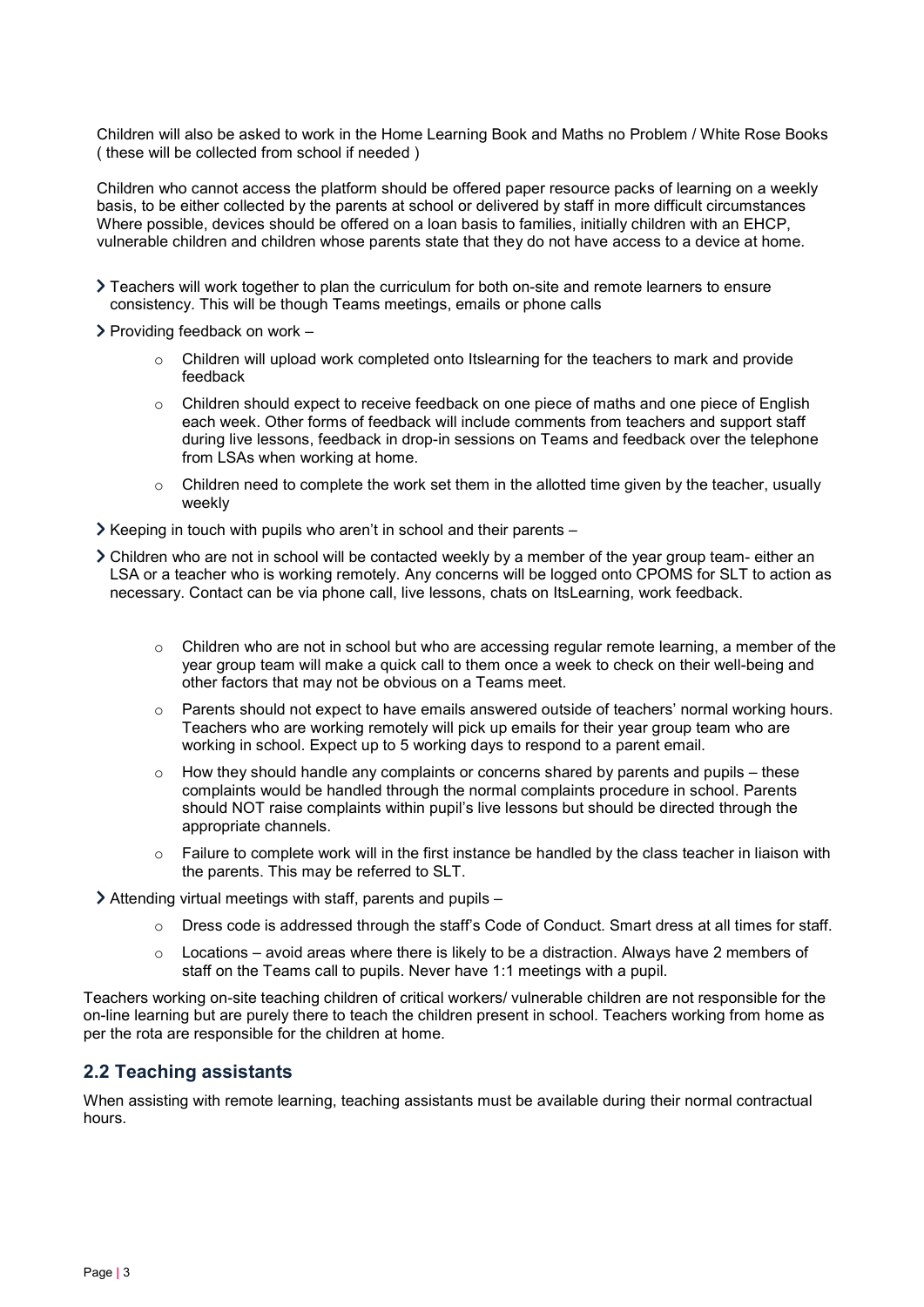If they're unable to work for any reason during this time, for example due to sickness or caring for a dependent, they should report this using the normal absence procedure. Depending on the circumstances, they will be asked to do some work at home to support the classes/learning/resources.

When assisting with remote learning, teaching assistants are responsible for:

- $\geq$  Supporting pupils who aren't in school with learning remotely –
- By phoning children who are not in school for their class/year group
- Making resources for lessons
- Collating packs of learning for children who cannot access devices for online learning
- Attending virtual meetings with teachers, parents and pupils

Dress code as per the Code of Conduct

Teaching assistants will also be working in school, will support the learning of the children in their year group bubble.

## 2.3 Subject leads

Alongside their teaching responsibilities, subject leads are responsible for:

- Considering whether any aspects of the subject curriculum need to change to accommodate remote learning
- Working with teachers teaching their subject remotely to make sure all work set is appropriate and consistent
- Working with other subject leads and senior leaders to make sure work set remotely across all subjects is appropriate and consistent, and deadlines are being set an appropriate distance away from each other
- Monitoring the remote work set by teachers in their subject explain how they'll do this, such as through regular meetings with teachers or by reviewing work set
- Alerting teachers to resources they can use to teach their subject remotely

### 2.4 Senior leaders

Alongside any teaching responsibilities, senior leaders are responsible for:

- Co-ordinating the remote learning approach across the school
- Monitoring the effectiveness of remote learning through joining on line learning, checking Itslearning for content, dealing with queries from parents, being accountable to the governing body and Ofsted
- Monitoring the security of remote learning systems, including data protection and safeguarding considerations

#### 2.5 Designated safeguarding lead

The DSL is responsible for:

Please see the Safeguarding Policy and Covid Addendum

#### 2.6 IT staff

IT staff are responsible for:

- Fixing issues with systems used to set and collect work
- Helping staff and parents with any technical issues they're experiencing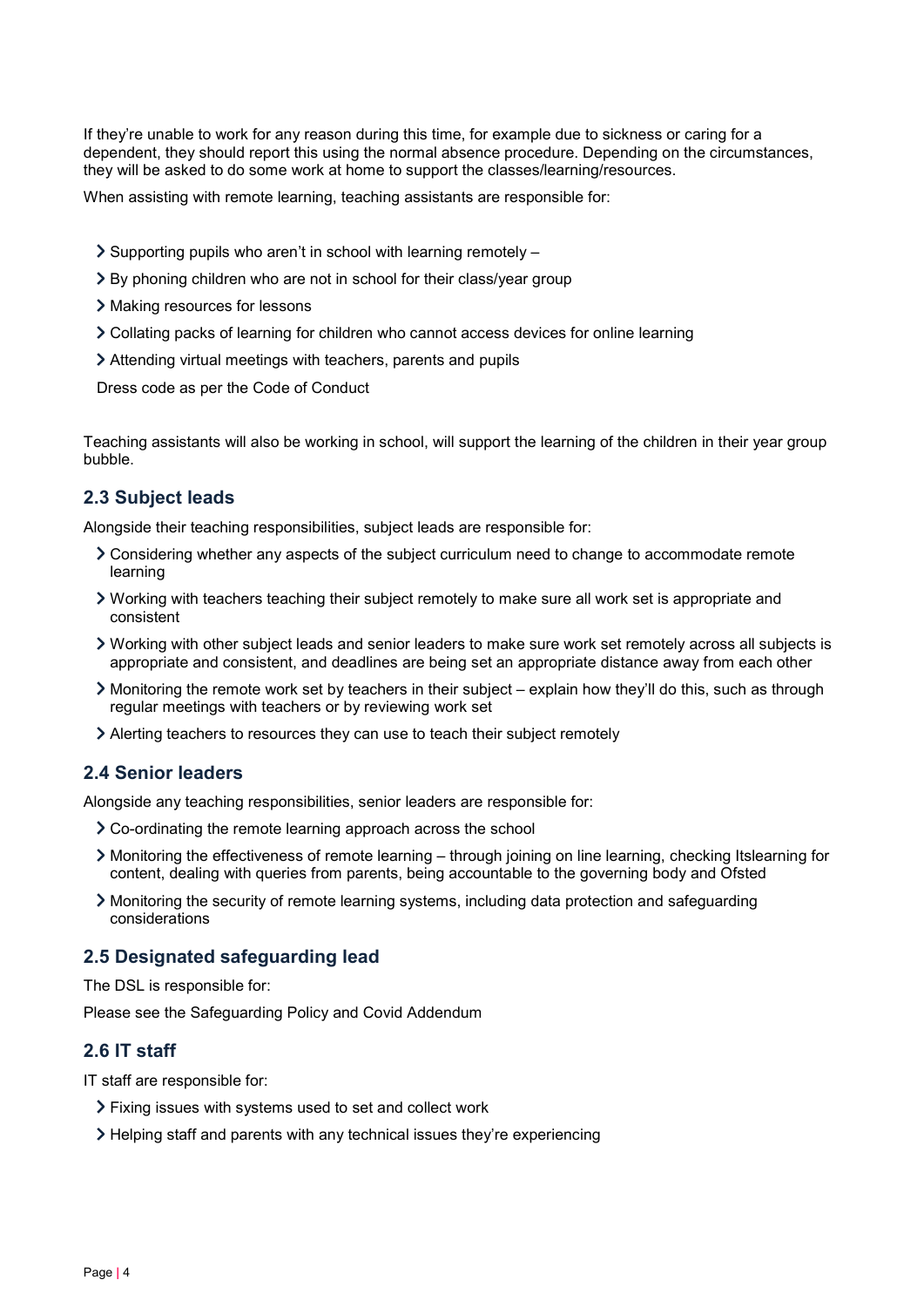Reviewing the security of remote learning systems and flagging any data protection breaches to the data protection office

#### 2.7 Pupils and parents

Staff can expect pupils learning remotely to:

- $\geq$  Be contactable during the school day although consider they may not always be in front of a device the entire time
- Complete work to the deadline set by teachers
- Seek help if they need it, from teachers or teaching assistants
- Alert teachers if they're not able to complete work

Staff can expect parents with children learning remotely to:

- Make the school aware if their child is sick or otherwise can't complete work.
- $\geq$  Seek help from the school if they need it if you know of any resources staff should point parents towards if they're struggling, include those here
- Be respectful when making any complaints or concerns known to staff and do these in the appropriate manner or through the complaints procedure

#### 2.8 Governing board

The governing board is responsible for:

- Monitoring the school's approach to providing remote learning to ensure education remains as high quality as possible
- Ensuring that staff are certain that remote learning systems are appropriately secure, for both data protection and safeguarding reasons

# 3. Who to contact

If staff have any questions or concerns about remote learning, they should contact the following individuals:

- $\ge$  Issues in setting work talk to the class teacher or phase leader
- $\ge$  Issues with behaviour class teacher in the first instance or SLT
- $\ge$  Issues with IT talk to IT staff or IT technician
- $\ge$  Issues with their own workload or wellbeing talk to their phase leader or line manager
- Concerns about data protection talk to the Office Manager or DPO
- Concerns about safeguarding talk to the DSL

# 4. Data protection

#### 4.1 Accessing personal data

When accessing personal data for remote learning purposes, all staff members will:

Use Angela Kirk data set for attainment

CPOMS for contact details

Any queries contact the school office or Business Manager

#### 4.2 Processing personal data